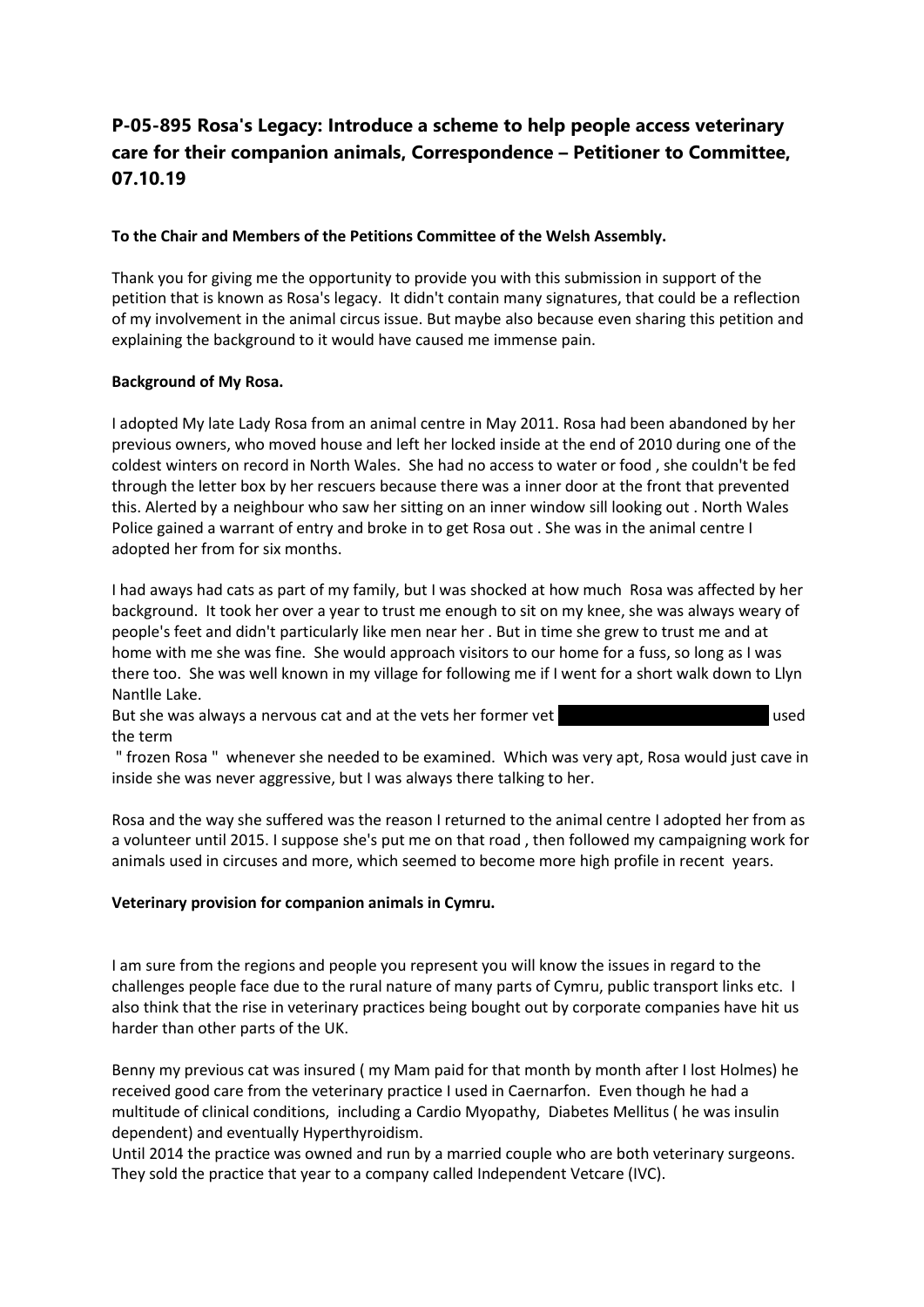In 2011 IVC owned twenty practices in the UK by 2018 they owned 624 . This is not including the Vets Now practices and three OOH hospitals which the Vets Now brand owned, which IVC bought in February this year.

I naturally took Rosa there from May 2011. When the practise was sold I remember asking one of the Clinical Directors **Driefs about this happening.** Certify about this happening. Certify replied " you will not notice any difference Linda, everything will be the same for Rosa and yourself ". I used that same veterinary practice for sixteen years, I did notice a change in the ethos and ethics. I felt some " up selling" was going on , which I don't consider has any place in small animal practise on animal welfare grounds. Many veterinary surgeons feel the same way too. The turnover of staff started to increase to.

The attached link shows just how few Independently run veterinary practices there are now in Cymru. **1**

## **Pet insurance.**

I tired to get insurance for Rosa without success. Once her FIV+ statues was diagnosed in January 2018 ( a test her vets did without my knowledge or consent) there was no chance I would have got insurance for her. As the text of my petition states many owners cannot get insurance for a variety of reasons. Including canines that have been exempted under the breed specific legislation ( BSL).

The insurance route sadly is not an option for many different reasons for even the most responsible owners.

## **Out of hours veterinary provision ( OOH )**

Up until 2014 in my part of North West Wales only one veterinary practice didn't provide their own OOH cover, the only one that was run by a corporate company. However this picture has changed completely in recent years. Many owners now have to travel to Colwyn Bay to access OOH provision. With an OOH fee starting at £165.50p

( depending on the time of the consultation) plus their standard consultation fee of £49.50p are charged.

In June 2014 I gave oral evidence to the Standards Committee of the RCVS on their consultation on out of hours ( OOH) provision. Out of 28 other " stakeholders " I was the only member of the public the college called to give oral evidence. In his written evidence Dr James Yeates then the Chief Veterinary Officer of RSPCA England and Wales (now CEO of Cats Protection) stated that at all levels of their organisation ( branch and national) it was becoming common practice for vets to refuse to even see an animal and their owner to provide the required

" first aid and pain relief " their code of conduct requires them to do .

This consultation came about because of the case of a veterinary surgeon who worked for Vets Now ( now owned by IVC) who refused to leave his veterinary practice to treat a dog whose owner had heartbreakingly ran over by mistake on their farm . An online petition started by a veterinary surgeon and numerous calls from those within the profession for further guidance on OOH provision was the context in which this consultation was conducted.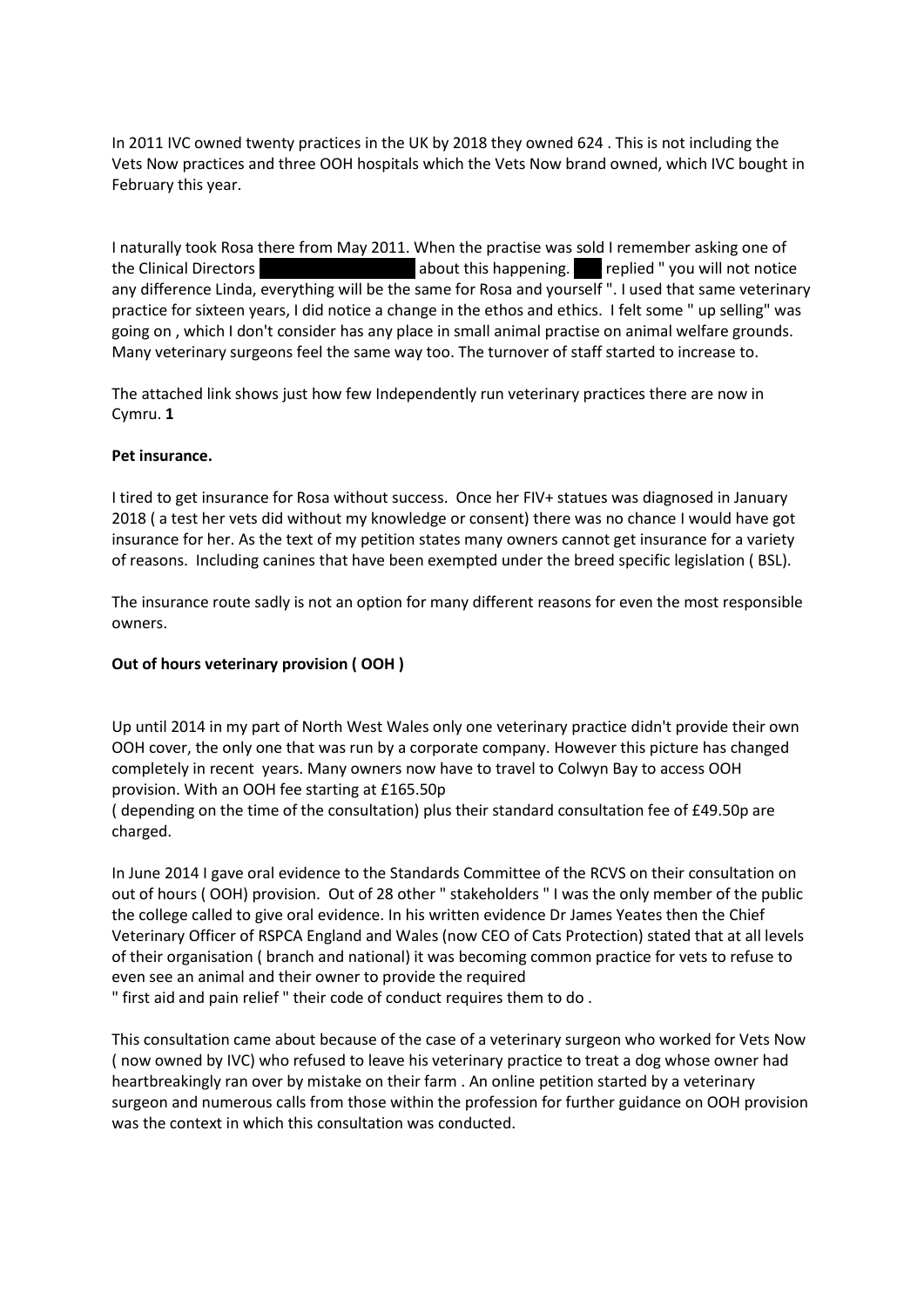In 2014 I knew OOH provision was increasing being provided by providers like Vets Now. That was why I wanted to give evidence because My Benny and I had received good care at all times from our veterinary practice.

## **Economic euthanisea.**

Section 8:4 of the Code of Professional Conduct for Veterinary Surgeons as laid out by the RCVS says:

" The Primary purpose of euthanisea is to relieve suffering. The decision to follow this option is based on many factors......**and the ability of the owner to pay for private treatment** ". **2**

I recognise that an FIV+ diagnosis in a feline is a complex issue. FIV basically means that the immune system of a feline is compromised. But there are various stages of this condition. It is widely recognised by many experts and rescues that FIV+ felines can live a long life with the right care and understanding. With My Rosa I felt I was fighting a battle on two fronts her FIV and her vets, who at times wouldn't even try. I could add much more in this regard sadly.

I was shocked at how many times the option of euthanisea was offered to me . It was just added on to the list of options. I do think there is a strong element of

" economic euthanisea " being offered to owners these days by veterinary surgeons. I think many people would be shocked to see that the above clause is actually contained within the code of conduct for a VS. To my mind it is contrary to the oath they take and the ethics that they should be promoting. The rise in the corporates companys entering the market in Wales adds to this issue too I feel . I was staggered and still am with hearing so many accounts similar to my own situations when FIV wasn't even in the equation.

## **Third sector assistance.**

As I mentioned in the text of my petition many charity's are struggling with the rise in requests for help. In my part of Wales there is no third sector animal hospitals. While South Wales have several. I have been told the criteria for providing such a service is the number of residents. Which is understandable, but seems to discriminate against those who live in rural areas. My Rosa did benefit from assistance from the PDSA before they had to change the criteria. Which I was extremely grateful for , this situation isn't the fault of the third sector organisations who do sterling work . But provision in Cymru does alter radically in each area.

## **The Cabinet Secretary's letter .**

I was greatful for the response Lesley Griffiths ' AM gave to you . I am very pleased that Lesley and the Welsh Government recognises that such a scheme could be beneficial to owners. I think this also links in with the WG recent statement that they recognise animals as senitent beings.

## However I think that the newly formed group CAWGW

( companion animal welfare group Wales) would also be a very good group to involve and consult with in this matter . As several members are involved in running rescues and see the issues involved at first hand. I think the rise in companion animals being abandoned and signed over to rescues and the rise in veterinary fees is linked. Many in this field have expressed this opinion to me. So such a scheme would help them too .